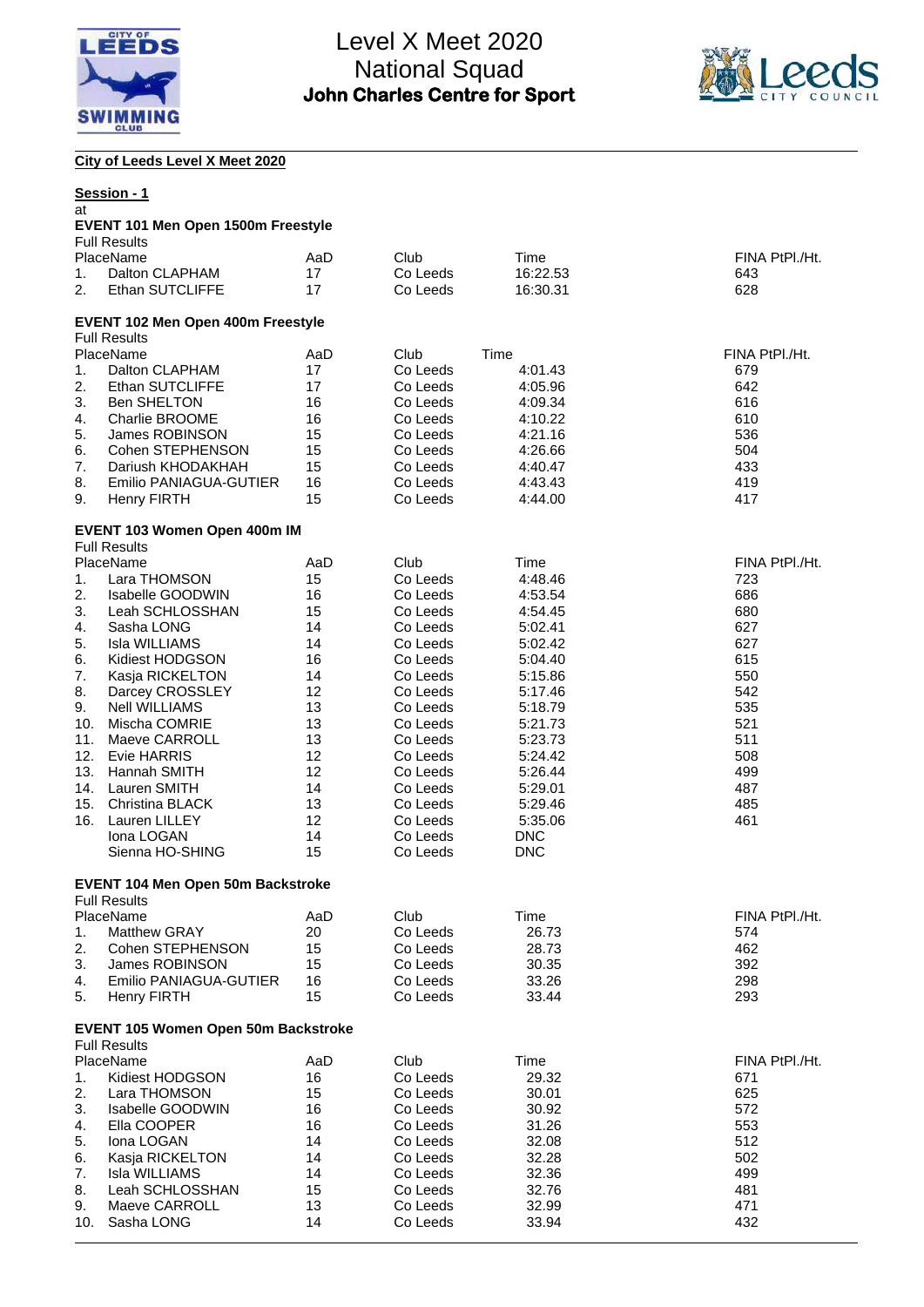



| 11.      | Lauren SMITH                               | 14       | Co Leeds             | 34.09              | 426            |
|----------|--------------------------------------------|----------|----------------------|--------------------|----------------|
| 12.      | Hannah SMITH                               | 12       | Co Leeds             | 34.30              | 419            |
|          | 13. Evie HARRIS                            | 12       | Co Leeds             | 34.60              | 408            |
|          | 14. Mischa COMRIE                          | 13       | Co Leeds             | 34.72              | 404            |
| 15.      | Christina BLACK                            | 13       | Co Leeds             | 35.38              | 381            |
|          | 16. Nell WILLIAMS                          | 13       | Co Leeds             | 35.57              | 375            |
|          | 17. Darcey CROSSLEY                        | 12       | Co Leeds             | 36.71              | 341            |
|          | 18. Lauren LILLEY                          | 12       | Co Leeds             | 38.45              | 297            |
|          | Sienna HO-SHING                            | 15       | Co Leeds             | <b>DNC</b>         |                |
|          | <b>EVENT 106 Men Open 200m Butterfly</b>   |          |                      |                    |                |
| Place    | <b>Full Results</b>                        | Name     | Club                 | Time               | FINA PtPI./Ht. |
|          | Akal REHAL                                 | 17       | AaD.                 |                    |                |
| 1.<br>2. | <b>James ROBINSON</b>                      | 15       | Co Leeds<br>Co Leeds | 2:07.18<br>2:15.09 | 616<br>514     |
| 3.       | <b>Ben SHELTON</b>                         | 16       |                      | 2:15.92            | 505            |
| 4.       | Cohen STEPHENSON                           | 15       | Co Leeds<br>Co Leeds | 2:20.88            | 453            |
| 5.       | <b>Henry FIRTH</b>                         | 15       | Co Leeds             | 2:28.65            | 386            |
| 6.       | Emilio PANIAGUA-GUTIER                     | 16       | Co Leeds             | 2:28.86            | 384            |
|          |                                            |          |                      |                    |                |
|          | <b>EVENT 107 Women Open 200m Freestyle</b> |          |                      |                    |                |
|          | <b>Full Results</b>                        |          |                      |                    |                |
| Place    |                                            | Name     | Club<br>AaD          | Time               | FINA PtPI./Ht. |
| 1.       | Lara THOMSON                               | 15       | Co Leeds             | 2:03.74            | 710            |
| 2.       | Isabelle GOODWIN                           | 16       | Co Leeds             | 2:03.81            | 709            |
| 3.       | Milly BOULDING                             | 16       | Co Leeds             | 2:04.43            | 699            |
| 4.       | Leah SCHLOSSHAN                            | 15       | Co Leeds             | 2:06.89            | 659            |
| 5.       | Kidiest HODGSON                            | 16       | Co Leeds             | 2:09.46            | 620            |
| 6.       | Niamh CARROLL                              | 15       | Co Leeds             | 2:12.67            | 576            |
| 7.       | <b>Jess WIDDOWSON</b>                      | 14<br>14 | Co Leeds             | 2:13.40            | 567            |
| 8.       | Sasha LONG                                 |          | Co Leeds             | 2:13.43            | 566            |
| 9.       | Freya JOHNSON                              | 15<br>14 | Co Leeds             | 2:14.17            | 557<br>533     |
|          | 10. Kasja RICKELTON                        |          | Co Leeds             | 2:16.15            |                |
| 12.      | 11. Lauren SMITH<br>Isla WILLIAMS          | 14<br>14 | Co Leeds             | 2:17.62            | 516<br>509     |
| 13.      |                                            | 14       | Co Leeds             | 2:18.24<br>2:18.91 | 502            |
| 14.      | Lucy ALLMAN<br>Iona LOGAN                  | 14       | Co Leeds<br>Co Leeds | 2:19.56            | 495            |
| 15.      | Nell WILLIAMS                              | 13       | Co Leeds             | 2:20.75            | 482            |
|          | 16. Christina BLACK                        | 13       | Co Leeds             | 2:20.94            | 481            |
| 17.      | Maeve CARROLL                              | 13       | Co Leeds             | 2:21.26            | 477            |
|          | 18. Hannah SMITH                           | 12       | Co Leeds             | 2:21.78            | 472            |
|          | 19. Mischa COMRIE                          | 13       | Co Leeds             | 2:22.13            | 469            |
| 20.      | Lauren LILLEY                              | 12       | Co Leeds             | 2:24.97            | 442            |
| 21.      | <b>Evie HARRIS</b>                         | 12       | Co Leeds             | 2:24.99            | 441            |
| 22.      | Darcey CROSSLEY                            | 12       | Co Leeds             | 2:25.96            | 433            |
|          | Sienna HO-SHING                            | 15       | Co Leeds             | <b>DNC</b>         |                |
|          |                                            |          |                      |                    |                |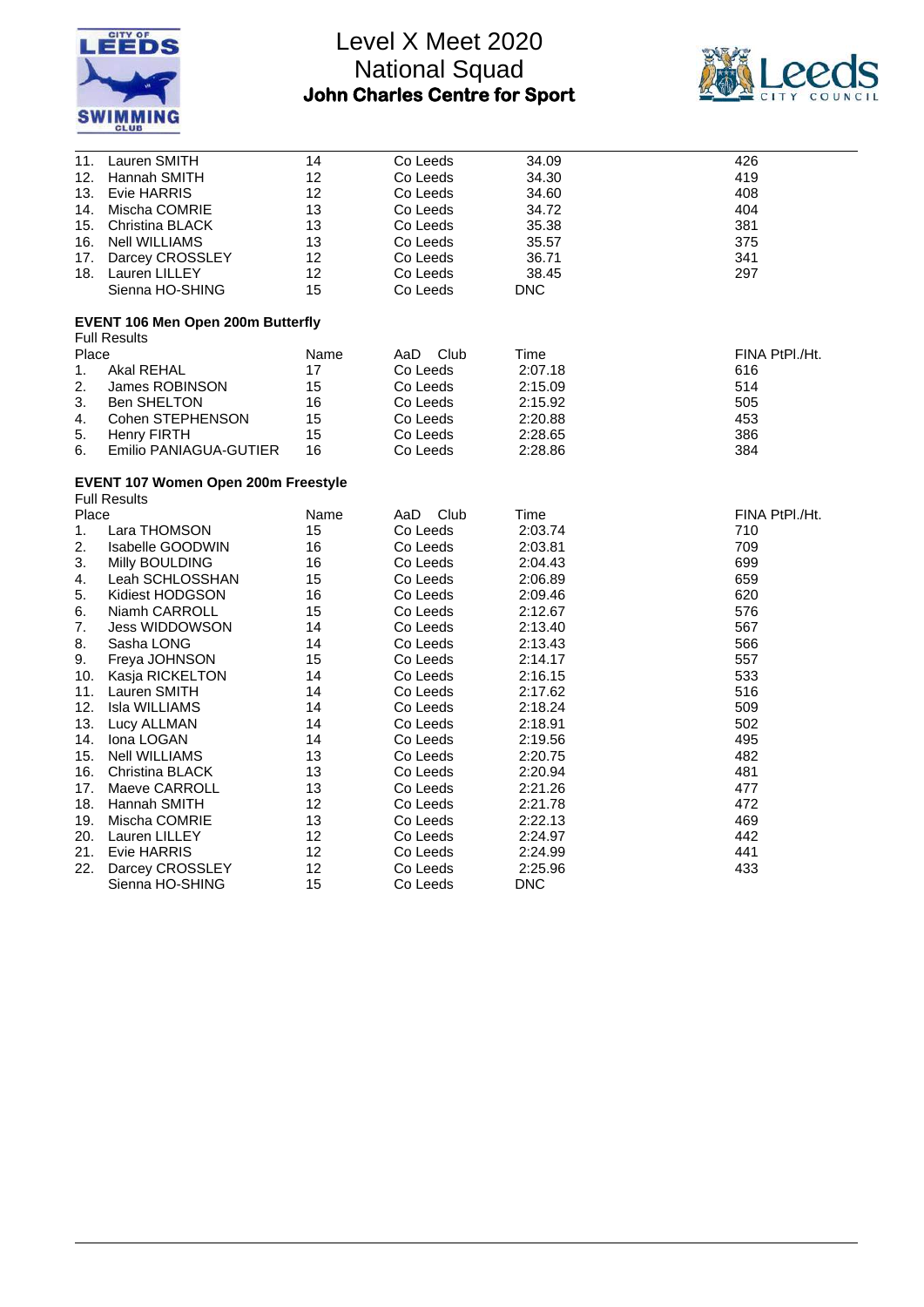



|            | <b>Session 2</b><br>EVENT 201 Men/Women Open 800m Freestyle |          |                      |                      |                |  |  |
|------------|-------------------------------------------------------------|----------|----------------------|----------------------|----------------|--|--|
|            | <b>MEN</b> - Full Results                                   |          |                      |                      |                |  |  |
|            | PlaceName                                                   | AaD      | Club                 | Time                 | FINA PtPI./Ht. |  |  |
| 1.         | Dalton CLAPHAM                                              | 17       | Co Leeds             | 8:27.91              | 665            |  |  |
| 2.         | Ethan SUTCLIFFE                                             | 17       | Co Leeds             | 8:32.34              | 648            |  |  |
| 3.         | Charlie BROOME                                              | 16       | Co Leeds             | 8:43.27              | 608            |  |  |
| 4.         | Cohen STEPHENSON                                            | 15       | Co Leeds             | 9:20.74              | 494            |  |  |
| 5.         | Emilio PANIAGUA-GUTIER                                      | 16       | Co Leeds             | 9:37.85              | 451            |  |  |
| 6.         | <b>Henry FIRTH</b>                                          | 15       | Co Leeds             | 9:46.14              | 432            |  |  |
|            | Dariush KHODAKHAH                                           | 15       | Co Leeds             | <b>DNC</b>           |                |  |  |
|            | James ROBINSON                                              | 15       | Co Leeds             | <b>DNC</b>           |                |  |  |
|            | <b>WOMEN - Full Results</b>                                 |          |                      |                      |                |  |  |
|            | PlaceName                                                   | AaD      | Club                 | Time                 | FINA PtPI./Ht. |  |  |
| 1.         | Milly BOULDING                                              | 16       | Co Leeds             | 8:56.06              | 714            |  |  |
| 2.         | Lara THOMSON                                                | 15       | Co Leeds             | 9:00.25              | 698            |  |  |
| 3.         | Leah SCHLOSSHAN                                             | 15       | Co Leeds             | 9:08.16              | 668            |  |  |
| 4.         | Niamh CARROLL                                               | 15       | Co Leeds             | 9:15.05              | 644            |  |  |
| 5.         | <b>Isabelle GOODWIN</b>                                     | 16       | Co Leeds             | 9:16.45              | 639            |  |  |
| 6.         | Sasha LONG                                                  | 14       | Co Leeds             | 9:20.94              | 623            |  |  |
| 7.         | Freya JOHNSON                                               | 15       | Co Leeds             | 9:25.19              | 610            |  |  |
| 8.         | Kidiest HODGSON                                             | 16       | Co Leeds             | 9:26.41              | 606            |  |  |
| 9.         | <b>Jess WIDDOWSON</b>                                       | 14       | Co Leeds             | 9:39.41              | 566            |  |  |
| 10.        | Isla WILLIAMS                                               | 14       | Co Leeds             | 9:44.04              | 552            |  |  |
| 11.        | Kasja RICKELTON                                             | 14       | Co Leeds             | 9:47.67              | 542            |  |  |
| 12.        | <b>Nell WILLIAMS</b>                                        | 13       | Co Leeds             | 9:50.38              | 535            |  |  |
| 13.        | Iona LOGAN                                                  | 14       | Co Leeds             | 9:50.93              | 533            |  |  |
| 14.        | Sienna HO-SHING                                             | 15       | Co Leeds             | 9:52.08              | 530            |  |  |
| 15.        | <b>Christina BLACK</b>                                      | 13       | Co Leeds             | 9:53.38              | 527            |  |  |
| 16.        | Maeve CARROLL                                               | 13       | Co Leeds             | 9:57.50              | 516            |  |  |
| 17.        | Lucy ALLMAN                                                 | 14       | Co Leeds             | 10:00.09             | 509            |  |  |
| 18.        | Lauren SMITH                                                | 14       | Co Leeds             | 10:03.92             | 500            |  |  |
| 19.        | Hannah SMITH                                                | 12       | Co Leeds             | 10:06.61             | 493            |  |  |
| 20.        | Mischa COMRIE                                               | 13<br>12 | Co Leeds             | 10:07.15             | 492            |  |  |
| 21.        | Darcey CROSSLEY                                             |          | Co Leeds             | 10:08.00             | 490            |  |  |
| 22.<br>23. | Lauren LILLEY<br>Evie HARRIS                                | 12<br>12 | Co Leeds<br>Co Leeds | 10:08.47<br>10:08.48 | 488<br>488     |  |  |
|            |                                                             |          |                      |                      |                |  |  |
|            | EVENT 202 Men Open 200m Backstroke<br><b>Full Results</b>   |          |                      |                      |                |  |  |
|            | PlaceName                                                   | AaD      | Club                 | Time                 | FINA PtPI./Ht. |  |  |
| 1.         | <b>Charlie BROOME</b>                                       | 16       | Co Leeds             | 2:08.53              | 555            |  |  |
| 2.         | <b>Matthew GRAY</b>                                         | 20       | Co Leeds             | 2:13.27              | 497            |  |  |
| 3.         | Cohen STEPHENSON                                            | 15       | Co Leeds             | 2:20.76              | 422            |  |  |
| 4.         | <b>Henry FIRTH</b>                                          | 15       | Co Leeds             | 2:26.73              | 373            |  |  |
| 5.         | Emilio PANIAGUA-GUTIER                                      | 16       | Co Leeds             | 2:37.29              | 302            |  |  |
|            | EVENT 203 Women Open 100m Backstroke                        |          |                      |                      |                |  |  |
|            | <b>Full Results</b>                                         |          |                      |                      |                |  |  |
|            | PlaceName                                                   | AaD      | Club                 | Time                 | FINA PtPI./Ht. |  |  |
| 1.         | Kidiest HODGSON                                             | 16       | Co Leeds             | 1:03.56              | 649            |  |  |
| 2.         | <b>Isabelle GOODWIN</b>                                     | 16       | Co Leeds             | 1:05.95              | 580            |  |  |
| 3.         | Lara THOMSON                                                | 15       | Co Leeds             | 1:06.99              | 554            |  |  |
| 4.         | Ella COOPER                                                 | 16       | Co Leeds             | 1:08.57              | 516            |  |  |
| 5.         | Kasja RICKELTON                                             | 14       | Co Leeds             | 1:09.26              | 501            |  |  |
| 6.         | Maeve CARROLL                                               | 13       | Co Leeds             | 1:09.41              | 498            |  |  |
| 7.         | Iona LOGAN                                                  | 14       | Co Leeds             | 1:09.56              | 495            |  |  |
| 8.         | Isla WILLIAMS                                               | 14       | Co Leeds             | 1:09.93              | 487            |  |  |
| 9.         | Leah SCHLOSSHAN                                             | 15       | Co Leeds             | 1:10.03              | 485            |  |  |
| 10.        | Evie HARRIS                                                 | 12       | Co Leeds             | 1:12.51              | 437            |  |  |
| 11.        | Sienna HO-SHING                                             | 15       | Co Leeds             | 1:12.53              | 436            |  |  |
| 12.        | Sasha LONG                                                  | 14       | Co Leeds             | 1:12.68              | 434            |  |  |
| 13.        | Mischa COMRIE                                               | 13       | Co Leeds             | 1:13.99              | 411            |  |  |
| 15.        | 14. Lauren SMITH<br>Hannah SMITH                            | 14<br>12 | Co Leeds<br>Co Leeds | 1:14.07              | 410<br>405     |  |  |
| 16.        | Christina BLACK                                             | 13       | Co Leeds             | 1:14.37<br>1:14.87   | 397            |  |  |
|            |                                                             |          |                      |                      |                |  |  |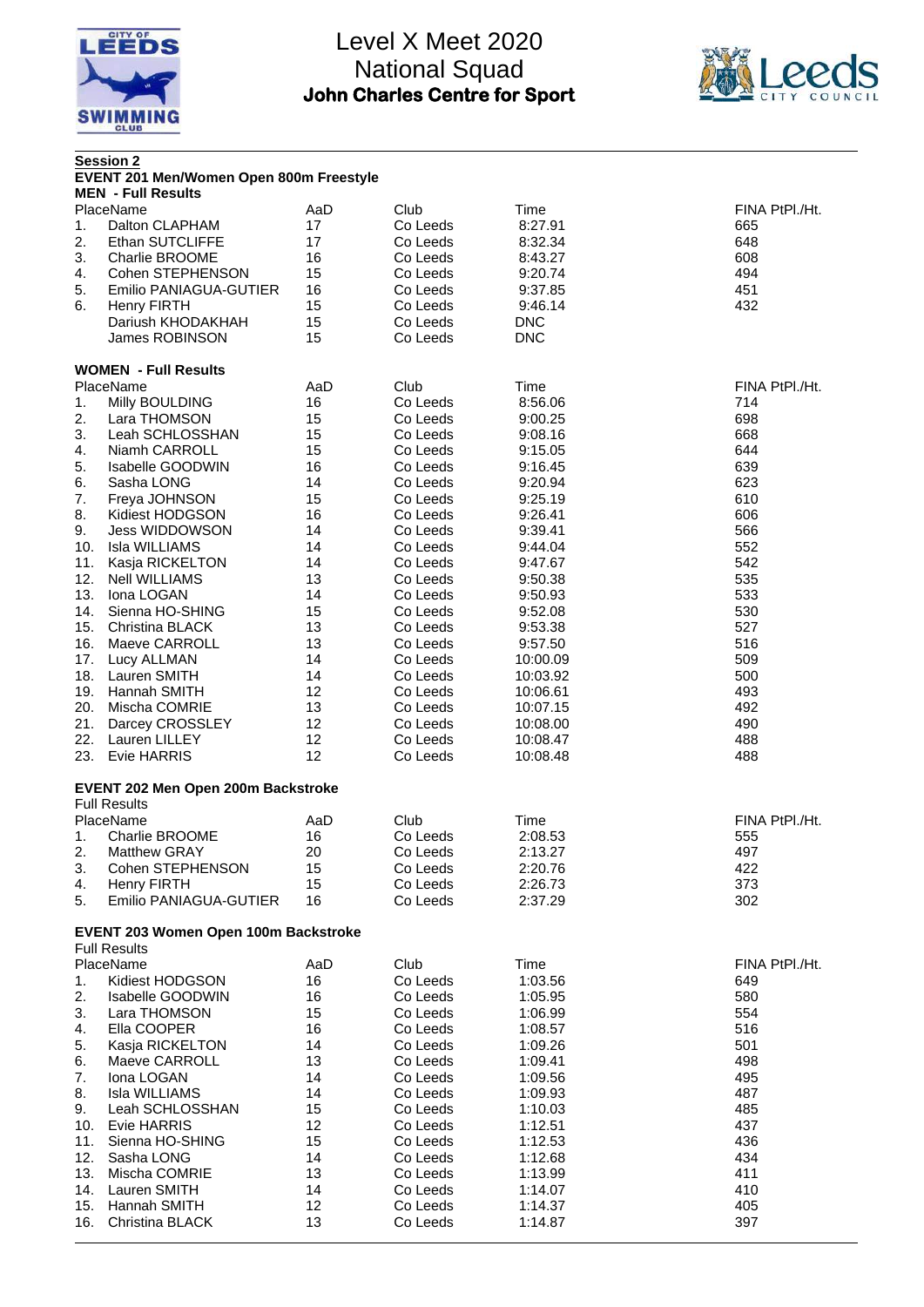



| 17.   | <b>Nell WILLIAMS</b>                       | 13   | Co Leeds    | 1:15.09    | 393            |
|-------|--------------------------------------------|------|-------------|------------|----------------|
| 18.   | Darcey CROSSLEY                            | 12   | Co Leeds    | 1:17.33    | 360            |
|       |                                            |      |             |            |                |
| 19.   | Lauren LILLEY                              | 12   | Co Leeds    | 1:21.05    | 312            |
|       |                                            |      |             |            |                |
|       | <b>EVENT 204 Men Open 50m Breaststroke</b> |      |             |            |                |
|       |                                            |      |             |            |                |
|       | <b>Full Results</b>                        |      |             |            |                |
|       | PlaceName                                  | AaD  | Club        | Time       | FINA PtPI./Ht. |
| 1.    | Cohen STEPHENSON                           | 15   | Co Leeds    | 32.95      | 450            |
|       |                                            |      |             |            |                |
| 2.    | Emilio PANIAGUA-GUTIER                     | 16   | Co Leeds    | 37.26      | 311            |
| 3.    | <b>Henry FIRTH</b>                         | 15   | Co Leeds    | 39.83      | 254            |
|       | James ROBINSON                             | 15   | Co Leeds    | <b>DNC</b> |                |
|       |                                            |      |             |            |                |
|       |                                            |      |             |            |                |
|       | <b>EVENT 205 Women Open 50m Butterfly</b>  |      |             |            |                |
|       | <b>Full Results</b>                        |      |             |            |                |
|       | PlaceName                                  | AaD  | Club        | Time       | FINA PtPI./Ht. |
|       |                                            |      |             |            |                |
| 1.    | <b>Isabelle GOODWIN</b>                    | 16   | Co Leeds    | 27.63      | 687            |
| 2.    | Kidiest HODGSON                            | 16   | Co Leeds    | 28.84      | 604            |
| 3.    | Isla WILLIAMS                              | 14   | Co Leeds    | 28.98      | 595            |
| 4.    | Ella COOPER                                | 16   | Co Leeds    | 29.63      | 557            |
|       |                                            |      |             |            |                |
| 5.    | Lara THOMSON                               | 15   | Co Leeds    | 29.66      | 555            |
| 6.    | Sasha LONG                                 | 14   | Co Leeds    | 30.02      | 535            |
| 7.    | Leah SCHLOSSHAN                            | 15   | Co Leeds    | 31.04      | 484            |
| 8.    | Lauren SMITH                               | 14   | Co Leeds    | 31.05      | 484            |
|       |                                            |      |             |            |                |
| 9.    | Iona LOGAN                                 | 14   | Co Leeds    | 31.05      | 484            |
| 10.   | Hannah SMITH                               | 12   | Co Leeds    | 31.16      | 478            |
| 11.   | Sienna HO-SHING                            | 15   | Co Leeds    | 31.61      | 458            |
|       |                                            |      |             |            |                |
| 12.   | Mischa COMRIE                              | 13   | Co Leeds    | 31.84      | 448            |
| 13.   | <b>Nell WILLIAMS</b>                       | 13   | Co Leeds    | 32.03      | 440            |
| 14.   | Darcey CROSSLEY                            | 12   | Co Leeds    | 33.20      | 395            |
| 15.   | Evie HARRIS                                | 12   | Co Leeds    | 33.53      | 384            |
|       |                                            |      |             |            |                |
| 16.   | <b>Christina BLACK</b>                     | 13   | Co Leeds    | 33.64      | 380            |
| 17.   | Maeve CARROLL                              | 13   | Co Leeds    | 34.16      | 363            |
| 18.   | Kasja RICKELTON                            | 14   | Co Leeds    | 34.47      | 353            |
|       |                                            |      |             |            |                |
| 19.   | Lauren LILLEY                              | 12   | Co Leeds    | 35.88      | 313            |
|       |                                            |      |             |            |                |
|       | <b>EVENT 206 Men Open 50m Freestyle</b>    |      |             |            |                |
|       | <b>Full Results</b>                        |      |             |            |                |
|       |                                            |      |             |            |                |
|       | PlaceName                                  | AaD  | Club        | Time       | FINA PtPI./Ht. |
| 1.    | Akal REHAL                                 | 17   | Co Leeds    | 23.87      | 611            |
| 2.    | Dalton CLAPHAM                             | 17   | Co Leeds    | 24.54      | 562            |
|       |                                            |      |             |            |                |
| 3.    | <b>Ben SHELTON</b>                         | 16   | Co Leeds    | 24.72      | 550            |
| 4.    | <b>Ethan SUTCLIFFE</b>                     | 17   | Co Leeds    | 25.11      | 525            |
| 5.    | Charlie BROOME                             | 16   | Co Leeds    | 25.53      | 499            |
| 6.    | Cohen STEPHENSON                           | 15   | Co Leeds    | 26.51      | 446            |
|       |                                            |      |             |            |                |
| 7.    | Emilio PANIAGUA-GUTIER                     | 16   | Co Leeds    | 28.51      | 358            |
| 8.    | Henry FIRTH                                | 15   | Co Leeds    | 29.51      | 323            |
|       | James ROBINSON                             | 15   | Co Leeds    | <b>DNC</b> |                |
|       |                                            |      |             |            |                |
|       | Dariush KHODAKHAH                          | 15   | Co Leeds    | <b>DNC</b> |                |
|       |                                            |      |             |            |                |
|       | EVENT 207 Women Open 200m Breaststroke     |      |             |            |                |
|       | <b>Full Results</b>                        |      |             |            |                |
| Place |                                            |      |             |            |                |
|       |                                            | Name | Club<br>AaD | Time       | FINA PtPI./Ht. |
| 1.    | Lara THOMSON                               | 15   | Co Leeds    | 2:36.02    | 641            |
| 2.    | Leah SCHLOSSHAN                            | 15   | Co Leeds    | 2:37.87    | 619            |
| 3.    | <b>Nell WILLIAMS</b>                       | 13   | Co Leeds    | 2:47.85    | 515            |
|       |                                            |      |             |            |                |
| 4.    | <b>Isabelle GOODWIN</b>                    | 16   | Co Leeds    | 2:47.93    | 514            |
| 5.    | <b>Isla WILLIAMS</b>                       | 14   | Co Leeds    | 2:49.33    | 501            |
| 6.    | Kidiest HODGSON                            | 16   | Co Leeds    | 2:50.63    | 490            |
|       |                                            |      |             |            |                |
| 7.    | Kasja RICKELTON                            | 14   | Co Leeds    | 2:50.93    | 487            |
| 8.    | Sienna HO-SHING                            | 15   | Co Leeds    | 2:53.72    | 464            |
| 9.    | Mischa COMRIE                              | 13   | Co Leeds    | 2:57.07    | 438            |
| 10.   | <b>Christina BLACK</b>                     | 13   | Co Leeds    | 2:58.31    | 429            |
|       |                                            |      |             |            |                |
| 11.   | Sasha LONG                                 | 14   | Co Leeds    | 2:58.60    | 427            |
| 12.   | Lauren LILLEY                              | 12   | Co Leeds    | 2:58.74    | 426            |
| 13.   | Lauren SMITH                               | 14   | Co Leeds    | 2:59.87    | 418            |
|       |                                            |      |             |            |                |
| 14.   | Darcey CROSSLEY                            | 12   | Co Leeds    | 3:00.21    | 416            |
| 15.   | Maeve CARROLL                              | 13   | Co Leeds    | 3:03.03    | 397            |
|       |                                            |      |             |            |                |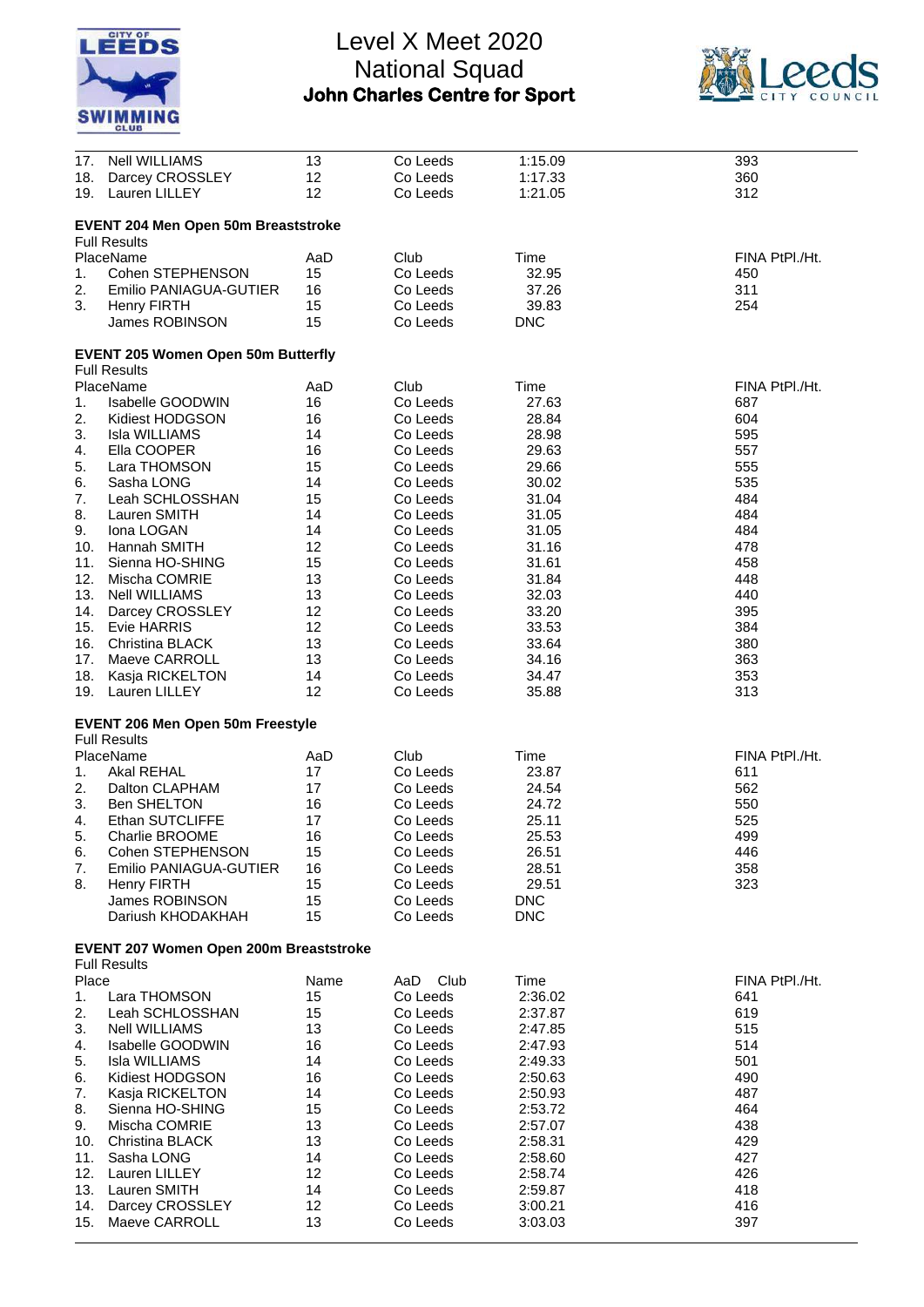



| 16. Evie HARRIS  | 12<br><u>.</u> | Co Leeds | 3:06.18    | 377 |
|------------------|----------------|----------|------------|-----|
| 17. Hannah SMITH | 12             | Co Leeds | 3:09.03    | 360 |
| Iona LOGAN       | 14             | Co Leeds | <b>DNC</b> |     |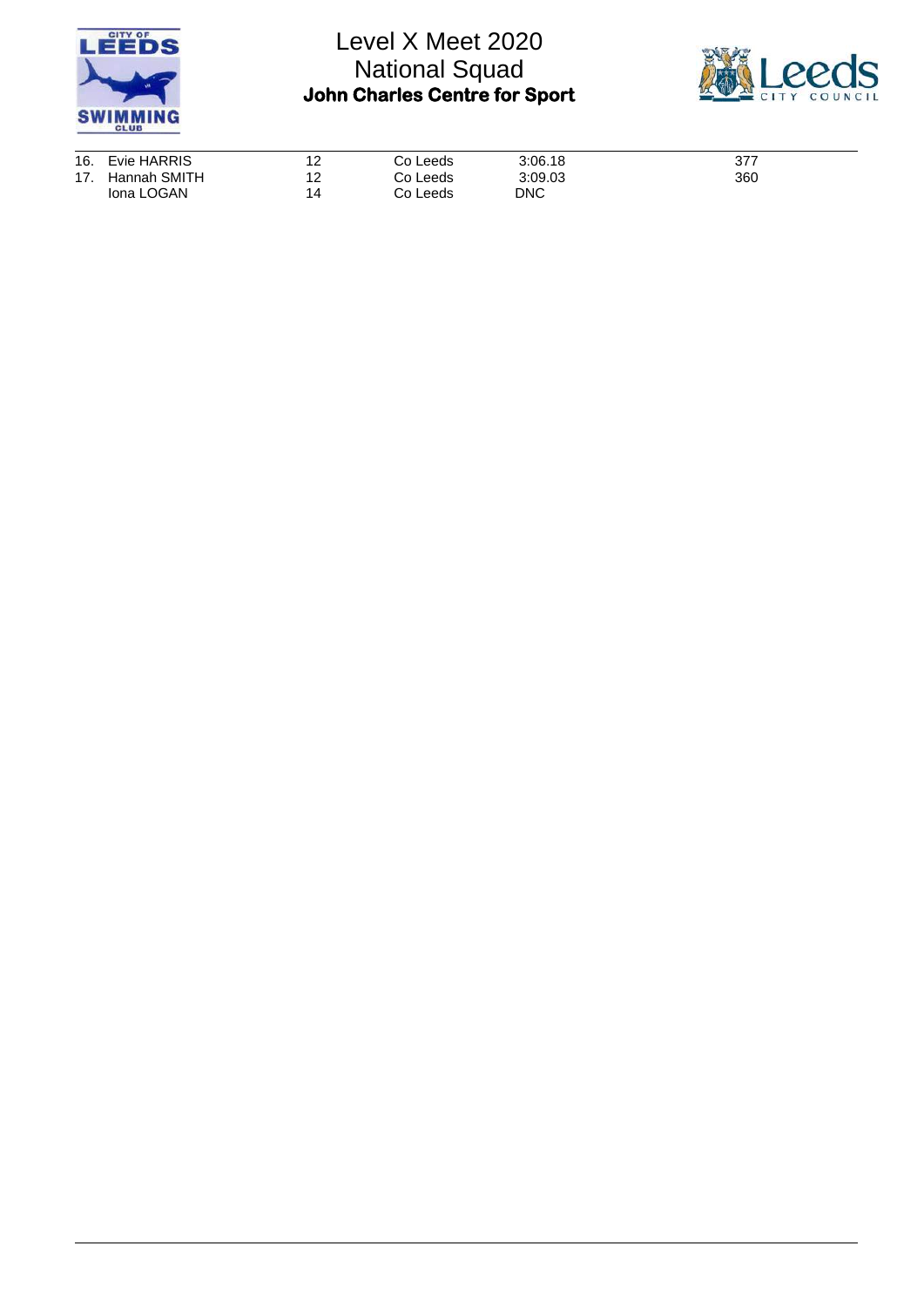



|     | <b>Session 3</b><br>EVENT 301 Men/Women Open 1500m Freestyle<br><b>MEN - Full Results</b> |     |          |            |                |
|-----|-------------------------------------------------------------------------------------------|-----|----------|------------|----------------|
|     | PlaceName                                                                                 | AaD | Club     | Time       | FINA PtPI./Ht. |
| 1.  | Charlie BROOME                                                                            | 16  | Co Leeds | 16:45.69   | 599            |
|     |                                                                                           |     |          |            |                |
| 2.  | Cohen STEPHENSON                                                                          | 15  | Co Leeds | 17:25.46   | 533            |
| 3.  | Emilio PANIAGUA-GUTIER                                                                    | 16  | Co Leeds | 18:29.31   | 446            |
| 4.  | <b>Henry FIRTH</b>                                                                        | 15  | Co Leeds | 18:34.15   | 441            |
|     | James ROBINSON                                                                            | 15  | Co Leeds | <b>DNC</b> |                |
|     | Dariush KHODAKHAH                                                                         | 15  | Co Leeds | <b>DNC</b> |                |
|     | Dalton CLAPHAM                                                                            | 17  | Co Leeds | <b>DNC</b> |                |
|     | Ethan SUTCLIFFE                                                                           | 17  | Co Leeds | <b>DNC</b> |                |
|     |                                                                                           |     |          |            |                |
|     | <b>WOMEN - Full Results</b>                                                               |     |          |            |                |
|     | PlaceName                                                                                 | AaD | Club     | Time       | FINA PtPI./Ht. |
| 1.  | Milly BOULDING                                                                            | 16  | Co Leeds | 17:06.06   | 720            |
| 2.  | Lara THOMSON                                                                              | 15  | Co Leeds | 17:17.51   | 696            |
| 3.  | Leah SCHLOSSHAN                                                                           | 15  | Co Leeds | 17:26.24   | 679            |
| 4.  | Niamh CARROLL                                                                             | 15  | Co Leeds | 17:49.71   | 635            |
| 5.  | <b>Isabelle GOODWIN</b>                                                                   | 16  | Co Leeds | 17:54.74   | 626            |
|     |                                                                                           |     |          |            |                |
| 6.  | Sasha LONG                                                                                | 14  | Co Leeds | 17:59.59   | 618            |
| 7.  | Freya JOHNSON                                                                             | 15  | Co Leeds | 18:08.60   | 603            |
| 8.  | Kidiest HODGSON                                                                           | 16  | Co Leeds | 18:17.67   | 588            |
| 9.  | Iona LOGAN                                                                                | 14  | Co Leeds | 18:20.13   | 584            |
| 10. | <b>Isla WILLIAMS</b>                                                                      | 14  | Co Leeds | 18:22.86   | 579            |
| 11. | Kasja RICKELTON                                                                           | 14  | Co Leeds | 18:37.88   | 556            |
| 12. | <b>Nell WILLIAMS</b>                                                                      | 13  | Co Leeds | 18:46.62   | 544            |
| 13. | Sienna HO-SHING                                                                           | 15  | Co Leeds | 18:59.83   | 525            |
|     | 14. Lucy ALLMAN                                                                           | 14  | Co Leeds | 19:00.35   | 524            |
|     | 15. Christina BLACK                                                                       | 13  | Co Leeds | 19:05.56   | 517            |
| 16. | Maeve CARROLL                                                                             | 13  | Co Leeds |            | 504            |
|     |                                                                                           |     |          | 19:15.31   |                |
|     | 17. Hannah SMITH                                                                          | 12  | Co Leeds | 19:16.20   | 503            |
| 18. | Darcey CROSSLEY                                                                           | 12  | Co Leeds | 19:17.95   | 501            |
|     | 19. Evie HARRIS                                                                           | 12  | Co Leeds | 19:22.86   | 494            |
| 19. | Lauren LILLEY                                                                             | 12  | Co Leeds | 19:22.86   | 494            |
| 21. | Lauren SMITH                                                                              | 14  | Co Leeds | 19:23.74   | 493            |
| 22. | Mischa COMRIE                                                                             | 13  | Co Leeds | 19:25.24   | 491            |
|     | Ella COOPER                                                                               | 16  | Co Leeds | <b>DNC</b> |                |
|     | EVENT 302 Men Open 100m Backstroke<br><b>Full Results</b>                                 |     |          |            |                |
|     | PlaceName                                                                                 | AaD | Club     | Time       | FINA PtPI./Ht. |
|     | <b>Matthew GRAY</b>                                                                       | 20  | Co Leeds | 59.16      | 564            |
| 1.  |                                                                                           |     |          |            |                |
| 2.  | Cohen STEPHENSON                                                                          | 15  | Co Leeds | 1:02.38    | 481            |
| 3.  | <b>Henry FIRTH</b>                                                                        | 15  | Co Leeds | 1:11.72    | 316            |
| 4.  | Emilio PANIAGUA-GUTIER                                                                    | 16  | Co Leeds | 1:13.44    | 294            |
|     | James ROBINSON                                                                            | 15  | Co Leeds | <b>DNC</b> |                |
|     | EVENT 303 Women Open 200m Backstroke<br><b>Full Results</b>                               |     |          |            |                |
|     | PlaceName                                                                                 | AaD | Club     | Time       | FINA PtPI./Ht. |
| 1.  | Kidiest HODGSON                                                                           | 16  | Co Leeds | 2:20.26    | 614            |
| 2.  | Lara THOMSON                                                                              | 15  | Co Leeds |            | 592            |
|     |                                                                                           |     |          | 2:21.99    |                |
| 3.  | Isabelle GOODWIN                                                                          | 16  | Co Leeds | 2:22.19    | 589            |
| 4.  | Maeve CARROLL                                                                             | 13  | Co Leeds | 2:28.02    | 522            |
| 5.  | Leah SCHLOSSHAN                                                                           | 15  | Co Leeds | 2:28.23    | 520            |
| 6.  | Ella COOPER                                                                               | 16  | Co Leeds | 2:28.50    | 517            |
| 7.  | <b>Isla WILLIAMS</b>                                                                      | 14  | Co Leeds | 2:32.19    | 480            |
| 8.  | Sasha LONG                                                                                | 14  | Co Leeds | 2:34.47    | 459            |
| 9.  | <b>Nell WILLIAMS</b>                                                                      | 13  | Co Leeds | 2:35.88    | 447            |
| 10. | Mischa COMRIE                                                                             | 13  | Co Leeds | 2:36.41    | 442            |
| 11. | <b>Evie HARRIS</b>                                                                        | 12  | Co Leeds | 2:36.75    | 440            |
| 12. | <b>Christina BLACK</b>                                                                    | 13  | Co Leeds | 2:36.75    | 440            |
| 13. | Iona LOGAN                                                                                | 14  | Co Leeds | 2:36.88    | 438            |
|     |                                                                                           |     |          |            |                |
| 14. | Lauren SMITH                                                                              | 14  | Co Leeds | 2:38.53    | 425            |
| 15. | Kasja RICKELTON                                                                           | 14  | Co Leeds | 2:38.69    | 424            |
| 16. | Hannah SMITH                                                                              | 12  | Co Leeds | 2:38.73    | 423            |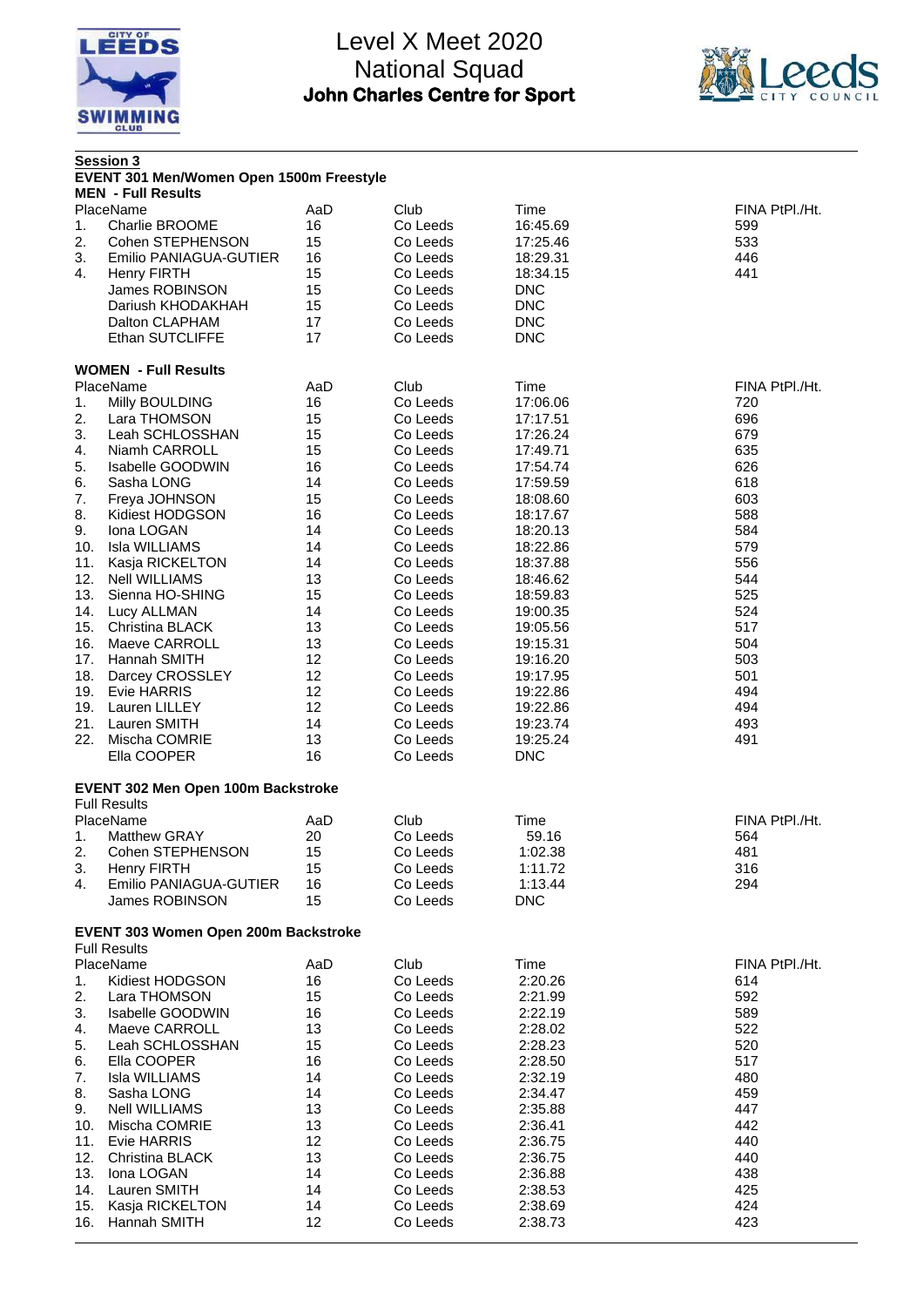



| 17. | Sienna HO-SHING                              | 15  | Co Leeds | 2:39.77    | 415            |
|-----|----------------------------------------------|-----|----------|------------|----------------|
|     |                                              |     |          |            |                |
| 18. | Darcey CROSSLEY                              | 12  | Co Leeds | 2:46.04    | 370            |
| 19. | Lauren LILLEY                                | 12  | Co Leeds | 2:53.00    | 327            |
|     |                                              |     |          |            |                |
|     |                                              |     |          |            |                |
|     | EVENT 304 Men Open 200m IM                   |     |          |            |                |
|     | <b>Full Results</b>                          |     |          |            |                |
|     |                                              |     |          |            |                |
|     | PlaceName                                    | AaD | Club     | Time       | FINA PtPI./Ht. |
| 1.  | <b>Charlie BROOME</b>                        | 16  | Co Leeds | 2:13.24    | 557            |
|     |                                              |     |          |            |                |
| 2.  | <b>Matthew GRAY</b>                          | 20  | Co Leeds | 2:16.33    | 520            |
| 3.  | Cohen STEPHENSON                             | 15  | Co Leeds | 2:23.80    | 443            |
|     |                                              |     |          |            |                |
| 4.  | Emilio PANIAGUA-GUTIER                       | 16  | Co Leeds | 2:31.45    | 379            |
| 5.  | <b>Henry FIRTH</b>                           | 15  | Co Leeds | 2:33.20    | 366            |
|     |                                              |     |          |            |                |
|     |                                              |     |          |            |                |
|     | <b>EVENT 305 Women Open 50m Breaststroke</b> |     |          |            |                |
|     | <b>Full Results</b>                          |     |          |            |                |
|     |                                              |     |          |            |                |
|     | PlaceName                                    | AaD | Club     | Time       | FINA PtPI./Ht. |
| 1.  | Leah SCHLOSSHAN                              | 15  | Co Leeds | 33.46      | 621            |
|     |                                              |     |          |            |                |
| 2.  | Lara THOMSON                                 | 15  | Co Leeds | 33.77      | 604            |
| 3.  | Kidiest HODGSON                              | 16  | Co Leeds | 35.48      | 521            |
|     |                                              |     |          |            |                |
| 4.  | Kasja RICKELTON                              | 14  | Co Leeds | 36.09      | 495            |
| 5.  | Isabelle GOODWIN                             | 16  | Co Leeds | 36.09      | 495            |
|     | Sienna HO-SHING                              | 15  | Co Leeds | 37.03      | 458            |
| 6.  |                                              |     |          |            |                |
| 7.  | <b>Nell WILLIAMS</b>                         | 13  | Co Leeds | 37.07      | 457            |
| 8.  | Sasha LONG                                   | 14  | Co Leeds | 38.46      | 409            |
|     |                                              |     |          |            |                |
| 9.  | Lauren SMITH                                 | 14  | Co Leeds | 38.71      | 401            |
| 10. | <b>Isla WILLIAMS</b>                         | 14  | Co Leeds | 38.72      | 401            |
|     |                                              |     |          |            |                |
| 11. | Mischa COMRIE                                | 13  | Co Leeds | 39.03      | 391            |
| 11. | Christina BLACK                              | 13  | Co Leeds | 39.03      | 391            |
|     |                                              |     |          |            |                |
| 13. | Darcey CROSSLEY                              | 12  | Co Leeds | 39.15      | 388            |
| 14. | Maeve CARROLL                                | 13  | Co Leeds | 39.25      | 385            |
| 15. | Lauren LILLEY                                | 12  | Co Leeds | 40.76      | 344            |
|     |                                              |     |          |            |                |
| 16. | Evie HARRIS                                  | 12  | Co Leeds | 41.80      | 318            |
| 17. | Hannah SMITH                                 | 12  | Co Leeds | 42.42      | 305            |
|     |                                              |     |          |            |                |
|     | Iona LOGAN                                   | 14  | Co Leeds | <b>DNC</b> |                |
|     |                                              |     |          |            |                |
|     |                                              |     |          |            |                |
|     | EVENT 306 Men Open 100m Freestyle            |     |          |            |                |
|     | <b>Full Results</b>                          |     |          |            |                |
|     |                                              |     |          |            |                |
|     | PlaceName                                    | AaD | Club     | Time       | FINA PtPI./Ht. |
| 1.  | Ethan SUTCLIFFE                              | 17  | Co Leeds | 53.01      | 609            |
| 2.  | <b>Akal REHAL</b>                            | 17  | Co Leeds | 53.05      | 607            |
|     |                                              |     |          |            |                |
| 3.  | Dalton CLAPHAM                               | 17  | Co Leeds | 53.22      | 602            |
| 4.  | <b>Ben SHELTON</b>                           | 16  | Co Leeds | 54.64      | 556            |
|     |                                              |     |          |            |                |
| 5.  | Charlie BROOME                               | 16  | Co Leeds | 56.73      | 497            |
| 6.  | Matthew GRAY                                 | 20  | Co Leeds | 58.65      | 449            |
|     |                                              |     |          |            |                |
| 7.  | Cohen STEPHENSON                             | 15  | Co Leeds | 59.05      | 440            |
| 8.  | Emilio PANIAGUA-GUTIER                       | 16  | Co Leeds | 1:02.32    | 374            |
| 9.  | <b>Henry FIRTH</b>                           | 15  | Co Leeds | 1:03.51    | 354            |
|     |                                              |     |          |            |                |
| 10. | Dariush KHODAKHAH                            | 15  | Co Leeds | 1:05.66    | 320            |
|     | James ROBINSON                               | 15  | Co Leeds | <b>DNC</b> |                |
|     |                                              |     |          |            |                |
|     |                                              |     |          |            |                |
|     | <b>EVENT 307 Women Open 100m Butterfly</b>   |     |          |            |                |
|     | <b>Full Results</b>                          |     |          |            |                |
|     |                                              |     |          |            |                |
|     | PlaceName                                    | AaD | Club     | Time       | FINA PtPI./Ht. |
| 1.  | <b>Isabelle GOODWIN</b>                      | 16  | Co Leeds | 1:01.99    | 683            |
|     |                                              |     |          |            |                |
| 2.  | <b>Isla WILLIAMS</b>                         | 14  | Co Leeds | 1:04.49    | 607            |
| 3.  | Lara THOMSON                                 | 15  | Co Leeds | 1:04.99    | 593            |
|     |                                              |     |          |            |                |
| 4.  | Ella COOPER                                  | 16  | Co Leeds | 1:05.34    | 583            |
| 5.  | Sasha LONG                                   | 14  | Co Leeds | 1:05.37    | 583            |
|     |                                              |     |          |            |                |
| 6.  | Kidiest HODGSON                              | 16  | Co Leeds | 1:06.90    | 543            |
| 7.  | Leah SCHLOSSHAN                              | 15  | Co Leeds | 1:08.82    | 499            |
|     |                                              | 14  |          |            | 494            |
| 8.  | Kasja RICKELTON                              |     | Co Leeds | 1:09.06    |                |
| 9.  | Mischa COMRIE                                | 13  | Co Leeds | 1:09.69    | 481            |
| 10. | Lauren SMITH                                 | 14  | Co Leeds | 1:10.15    | 471            |
|     |                                              |     |          |            |                |
| 11. | Freya JOHNSON                                | 15  | Co Leeds | 1:10.16    | 471            |
| 12. | Iona LOGAN                                   | 14  | Co Leeds | 1:10.81    | 458            |
|     |                                              |     |          |            |                |
| 13. | Hannah SMITH                                 | 12  | Co Leeds | 1:12.08    | 434            |
| 14. | <b>Nell WILLIAMS</b>                         | 13  | Co Leeds | 1:13.21    | 415            |
|     |                                              |     |          |            |                |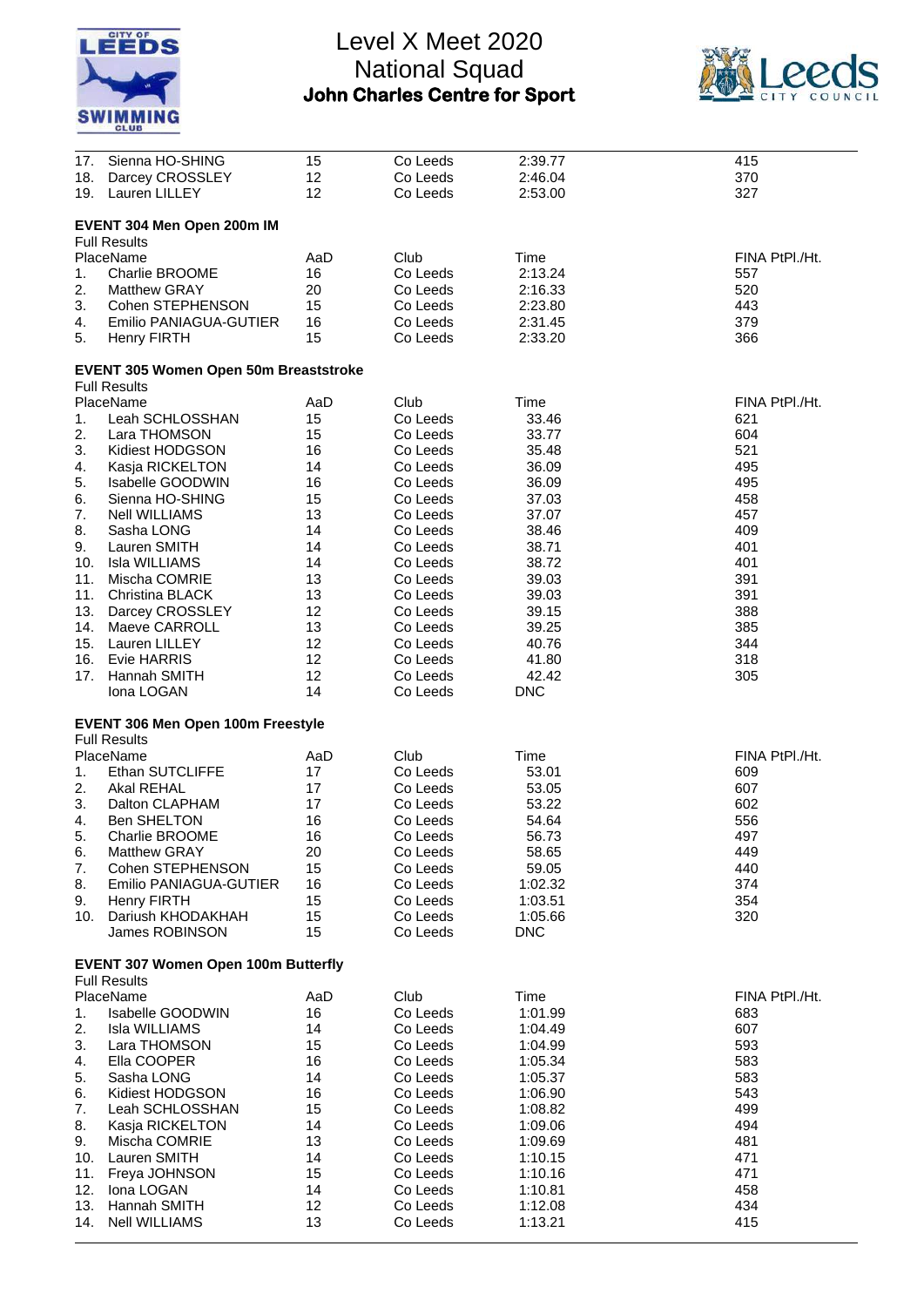



| 15. Sienna HO-SHING | 15 | Co Leeds | 1:13.69 | 406 |
|---------------------|----|----------|---------|-----|
| 16. Darcey CROSSLEY | 12 | Co Leeds | 1:15.36 | 380 |
| 17. Christina BLACK | 13 | Co Leeds | 1:16.66 | 361 |
| 18. Evie HARRIS     | 12 | Co Leeds | 1:16.98 | 357 |
| 19. Lauren LILLEY   | 12 | Co Leeds | 1:19.21 | 327 |
| 20. Maeve CARROLL   | 13 | Co Leeds | 1:19.40 | 325 |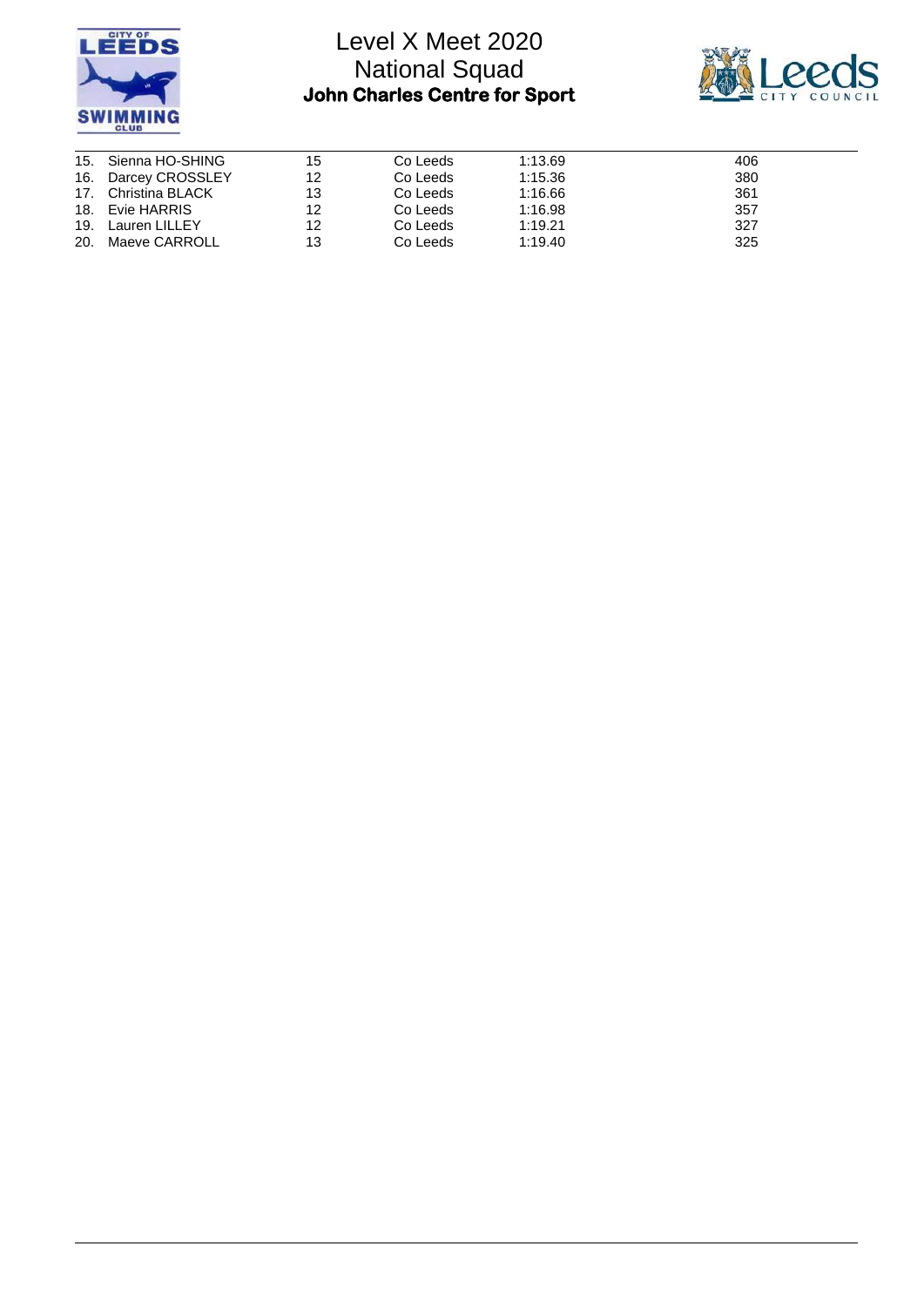



|       | <b>EVENT 401 Women Open 200m Butterfly</b><br><b>Full Results</b><br>PlaceName |      |             |         |                |
|-------|--------------------------------------------------------------------------------|------|-------------|---------|----------------|
|       |                                                                                |      |             |         |                |
|       |                                                                                |      |             |         |                |
|       |                                                                                | AaD  | Club        | Time    | FINA PtPI./Ht. |
| 1.    | <b>Isabelle GOODWIN</b>                                                        | 16   | Co Leeds    | 2:14.17 | 708            |
| 2.    | Sasha LONG                                                                     | 14   | Co Leeds    | 2:18.23 | 647            |
| 3.    | Lara THOMSON                                                                   | 15   | Co Leeds    | 2:19.35 | 632            |
| 4.    | Kidiest HODGSON                                                                | 16   | Co Leeds    | 2:24.42 | 568            |
| 5.    | Ella COOPER                                                                    | 16   | Co Leeds    | 2:24.66 | 565            |
| 6.    | Leah SCHLOSSHAN                                                                | 15   | Co Leeds    | 2:25.40 | 556            |
| 7.    | <b>Isla WILLIAMS</b>                                                           | 14   | Co Leeds    | 2:25.94 | 550            |
| 8.    | Freya JOHNSON                                                                  | 15   | Co Leeds    | 2:28.23 | 525            |
| 9.    | Kasja RICKELTON                                                                | 14   | Co Leeds    | 2:28.51 | 522            |
|       | 10. Lauren SMITH                                                               | 14   | Co Leeds    | 2:28.68 | 520            |
| 11.   | Iona LOGAN                                                                     | 14   | Co Leeds    | 2:31.76 | 489            |
| 12.   | Sienna HO-SHING                                                                | 15   | Co Leeds    | 2:31.97 | 487            |
| 13.   | Hannah SMITH                                                                   | 12   | Co Leeds    | 2:32.04 | 486            |
|       | 14. Nell WILLIAMS                                                              | 13   | Co Leeds    | 2:34.35 | 465            |
| 15.   | Darcey CROSSLEY                                                                | 12   | Co Leeds    | 2:37.51 | 437            |
| 16.   | Mischa COMRIE                                                                  | 13   | Co Leeds    | 2:37.79 | 435            |
| 17.   | Maeve CARROLL                                                                  | 13   | Co Leeds    | 2:39.31 | 423            |
|       | 18. Evie HARRIS                                                                | 12   | Co Leeds    | 2:41.41 | 406            |
|       | 19. Christina BLACK                                                            | 13   | Co Leeds    | 2:43.05 | 394            |
| 20.   | Lauren LILLEY                                                                  | 12   | Co Leeds    | 2:43.55 | 391            |
|       | EVENT 402 Men Open 200m Freestyle                                              |      |             |         |                |
|       | <b>Full Results</b>                                                            |      |             |         |                |
|       | PlaceName                                                                      | AaD  | Club        | Time    | FINA PtPI./Ht. |
| 1.    | Dalton CLAPHAM                                                                 | 17   | Co Leeds    | 1:54.51 | 653            |
| 2.    | <b>Ethan SUTCLIFFE</b>                                                         | 17   | Co Leeds    | 1:54.72 | 649            |
| 3.    | Akal REHAL                                                                     | 17   | Co Leeds    | 1:55.00 | 645            |
| 4.    | <b>Ben SHELTON</b>                                                             | 16   | Co Leeds    | 1:56.95 | 613            |
| 5.    | Charlie BROOME                                                                 | 16   | Co Leeds    | 2:01.09 | 552            |
| 6.    | Cohen STEPHENSON                                                               | 15   | Co Leeds    | 2:02.68 | 531            |
| 7.    | <b>Matthew GRAY</b>                                                            | 20   | Co Leeds    | 2:06.19 | 488            |
| 8.    | Emilio PANIAGUA-GUTIER                                                         | 16   | Co Leeds    | 2:13.42 | 413            |
| 9.    | <b>Henry FIRTH</b>                                                             | 15   | Co Leeds    | 2:15.31 | 396            |
| 10.   | Dariush KHODAKHAH                                                              | 15   | Co Leeds    | 2:19.48 | 361            |
|       |                                                                                |      |             |         |                |
|       | EVENT 403 Women Open 100m Breaststroke                                         |      |             |         |                |
|       | <b>Full Results</b>                                                            |      |             |         |                |
| Place |                                                                                | Name | Club<br>AaD | Time    | FINA PtPI./Ht. |
| 1.    | Lara THOMSON                                                                   | 15   | Co Leeds    | 1:12.31 | 641            |
|       | 2. Leah SCHLOSSHAN                                                             | 15   | Co Leeds    | 1:12.81 | 628            |
| 3.    | Kidiest HODGSON                                                                | 16   | Co Leeds    | 1:17.39 | 523            |
| 4.    | Kasja RICKELTON                                                                | 14   | Co Leeds    | 1:20.27 | 468            |
| 5.    | Isabelle GOODWIN                                                               | 16   | Co Leeds    | 1:20.61 | 462            |
| 6.    | Sienna HO-SHING                                                                | 15   | Co Leeds    | 1:21.02 | 455            |
| 7.    | Isla WILLIAMS                                                                  | 14   | Co Leeds    | 1:22.28 | 435            |
| 8.    | <b>Nell WILLIAMS</b>                                                           | 13   | Co Leeds    | 1:22.68 | 429            |
| 9.    | Mischa COMRIE                                                                  | 13   | Co Leeds    | 1:24.28 | 405            |
| 10.   | Maeve CARROLL                                                                  | 13   | Co Leeds    | 1:24.73 | 398            |
| 11.   | Darcey CROSSLEY                                                                | 12   | Co Leeds    | 1:24.86 | 396            |
| 12.   | Lauren LILLEY                                                                  | 12   | Co Leeds    | 1:24.86 | 396            |
| 13.   | Sasha LONG                                                                     | 14   | Co Leeds    | 1:25.04 | 394            |
| 14.   | Lauren SMITH                                                                   | 14   | Co Leeds    | 1:25.72 | 385            |
| 15.   | <b>Christina BLACK</b>                                                         | 13   | Co Leeds    | 1:25.81 | 383            |
| 16.   | Evie HARRIS                                                                    | 12   | Co Leeds    | 1:27.09 | 367            |
| 17.   | Hannah SMITH                                                                   | 12   | Co Leeds    | 1:33.12 | 300            |
|       | Iona LOGAN                                                                     | 14   | Co Leeds    | DNC     |                |
|       |                                                                                |      |             |         |                |
|       | <b>EVENT 404 Men Open 100m Breaststroke</b><br><b>Full Results</b>             |      |             |         |                |
|       | PlaceName                                                                      | AaD  | Club        | Time    | FINA PtPI./Ht. |
| 1.    | Dalton CLAPHAM                                                                 | 17   | Co Leeds    | 1:08.66 | 531            |
| 2.    | Cohen STEPHENSON                                                               | 15   | Co Leeds    | 1:12.14 | 458            |
| 3.    | Emilio PANIAGUA-GUTIER                                                         | 16   | Co Leeds    | 1:22.09 | 310            |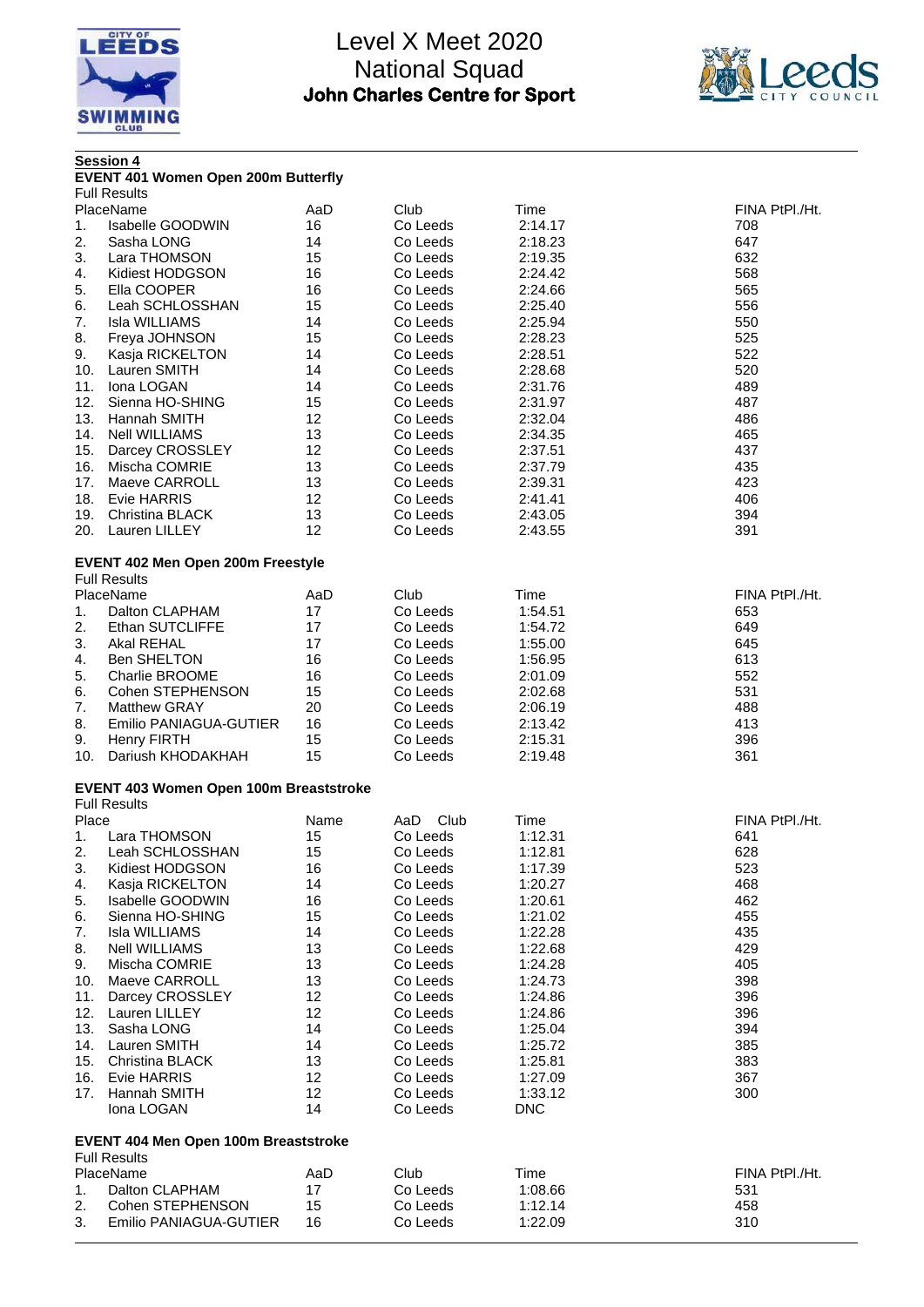



| 4.  | <b>Henry FIRTH</b>                         | 15  | Co Leeds | 1:25.15    | 278            |
|-----|--------------------------------------------|-----|----------|------------|----------------|
|     | <b>EVENT 405 Women Open 100m Freestyle</b> |     |          |            |                |
|     | <b>Full Results</b>                        |     |          |            |                |
|     | PlaceName                                  | AaD | Club     | Time       | FINA PtPI./Ht. |
| 1.  | Isabelle GOODWIN                           | 16  | Co Leeds | 58.78      | 624            |
| 2.  | Kidiest HODGSON                            | 16  | Co Leeds | 58.84      | 622            |
| 3.  | Lara THOMSON                               | 15  | Co Leeds | 59.28      | 609            |
| 3.  | Milly BOULDING                             | 16  | Co Leeds | 59.28      | 609            |
| 5.  | Leah SCHLOSSHAN                            | 15  | Co Leeds | 1:00.21    | 581            |
| 6.  | Sienna HO-SHING                            | 15  | Co Leeds | 1:01.31    | 550            |
| 7.  | Lauren SMITH                               | 14  | Co Leeds | 1:02.23    | 526            |
| 8.  | Sasha LONG                                 | 14  | Co Leeds | 1:02.56    | 518            |
| 9.  | Iona LOGAN                                 | 14  | Co Leeds | 1:03.16    | 503            |
| 10. | Niamh CARROLL                              | 15  | Co Leeds | 1:03.35    | 499            |
| 11. | Isla WILLIAMS                              | 14  | Co Leeds | 1:03.51    | 495            |
| 12. | Kasja RICKELTON                            | 14  | Co Leeds | 1:03.71    | 490            |
|     | 13. Freya JOHNSON                          | 15  | Co Leeds | 1:03.98    | 484            |
| 14. | Jess WIDDOWSON                             | 14  | Co Leeds | 1:04.14    | 480            |
|     | 15. Maeve CARROLL                          | 13  | Co Leeds | 1:05.11    | 459            |
|     | 16. Lucy ALLMAN                            | 14  | Co Leeds | 1:05.31    | 455            |
| 17. | Mischa COMRIE                              | 13  | Co Leeds | 1:05.43    | 452            |
| 18. | <b>Nell WILLIAMS</b>                       | 13  | Co Leeds | 1:05.44    | 452            |
|     | 19. Hannah SMITH                           | 12  | Co Leeds | 1:05.85    | 444            |
| 20. | <b>Christina BLACK</b>                     | 13  | Co Leeds | 1:06.18    | 437            |
|     | 21. Evie HARRIS                            | 12  | Co Leeds | 1:06.49    | 431            |
| 22. | Darcey CROSSLEY                            | 12  | Co Leeds | 1:07.23    | 417            |
|     | 23. Lauren LILLEY                          | 12  | Co Leeds | 1:07.82    | 406            |
|     | <b>EVENT 406 Men Open 50m Butterfly</b>    |     |          |            |                |
|     | <b>Full Results</b>                        |     |          |            |                |
|     | PlaceName                                  | AaD | Club     | Time       | FINA PtPI./Ht. |
| 1.  | Akal REHAL                                 | 17  | Co Leeds | 26.61      | 546            |
| 2.  | <b>Ben SHELTON</b>                         | 16  | Co Leeds | 26.66      | 542            |
| 3.  | Cohen STEPHENSON                           | 15  | Co Leeds | 28.13      | 462            |
| 4.  | Emilio PANIAGUA-GUTIER                     | 16  | Co Leeds | 29.78      | 389            |
| 5.  | <b>Henry FIRTH</b>                         | 15  | Co Leeds | 31.99      | 314            |
|     | James ROBINSON                             | 15  | Co Leeds | <b>DNC</b> |                |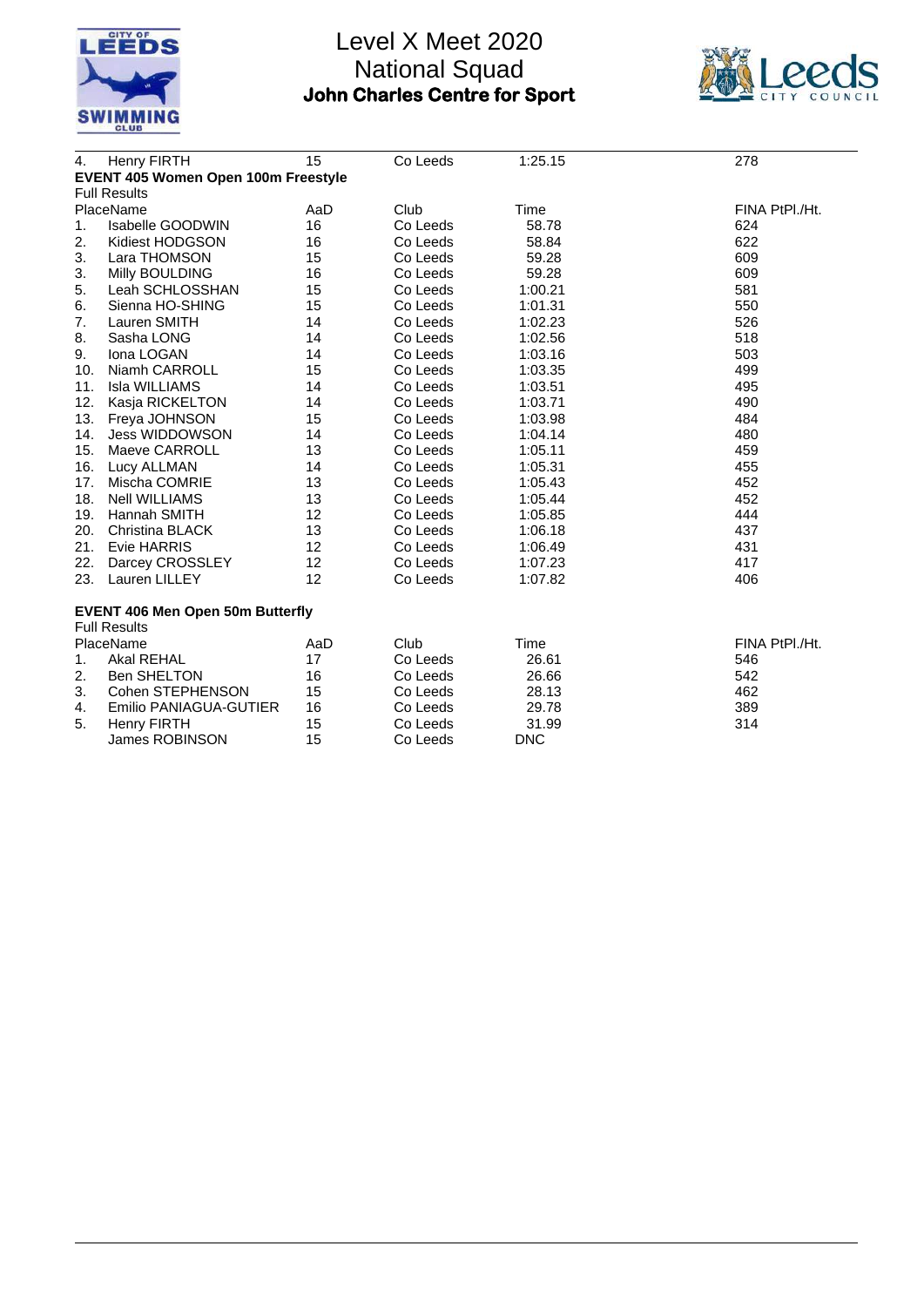



|     | <b>Session 5</b><br>EVENT 501 Women Open 400m Freestyle |     |          |         |                |
|-----|---------------------------------------------------------|-----|----------|---------|----------------|
|     | <b>Full Results</b>                                     |     |          |         |                |
|     | PlaceName                                               | AaD | Club     | Time    | FINA PtPI./Ht. |
| 1.  | Isabelle GOODWIN                                        | 16  | Co Leeds | 4:19.19 | 735            |
| 2.  | Lara THOMSON                                            | 15  | Co Leeds | 4:19.32 | 733            |
| 3.  | Milly BOULDING                                          | 16  | Co Leeds | 4:19.97 | 728            |
| 4.  | Leah SCHLOSSHAN                                         | 15  | Co Leeds | 4:21.29 | 717            |
| 5.  | Niamh CARROLL                                           | 15  | Co Leeds | 4:30.56 | 646            |
| 6.  | Kidiest HODGSON                                         | 16  | Co Leeds | 4:31.47 | 639            |
| 7.  | Sasha LONG                                              | 14  | Co Leeds | 4:32.59 | 631            |
|     |                                                         | 15  | Co Leeds | 4:35.60 | 611            |
| 8.  | Freya JOHNSON                                           |     |          |         |                |
| 9.  | Iona LOGAN                                              | 14  | Co Leeds | 4:39.36 | 587            |
| 10. | Jess WIDDOWSON                                          | 14  | Co Leeds | 4:40.16 | 582            |
| 11. | Sienna HO-SHING                                         | 15  | Co Leeds | 4:40.28 | 581            |
| 12. | Isla WILLIAMS                                           | 14  | Co Leeds | 4:44.81 | 554            |
| 13. | Kasja RICKELTON                                         | 14  | Co Leeds | 4:45.89 | 547            |
| 14. | Christina BLACK                                         | 13  | Co Leeds | 4:47.72 | 537            |
| 15. | Maeve CARROLL                                           | 13  | Co Leeds | 4:49.48 | 527            |
| 16. | Lucy ALLMAN                                             | 14  | Co Leeds | 4:49.59 | 527            |
| 17. | <b>Nell WILLIAMS</b>                                    | 13  | Co Leeds | 4:51.86 | 514            |
| 18. | Lauren SMITH                                            | 14  | Co Leeds | 4:54.83 | 499            |
| 19. | Hannah SMITH                                            | 12  | Co Leeds | 4:56.14 | 492            |
| 20. | Mischa COMRIE                                           | 13  | Co Leeds | 4:56.65 | 490            |
| 21. | Lauren LILLEY                                           | 12  | Co Leeds | 4:56.93 | 488            |
| 22. | Evie HARRIS                                             | 12  | Co Leeds | 4:57.00 | 488            |
| 23. | Darcey CROSSLEY                                         | 12  | Co Leeds | 4:57.53 | 485            |
|     |                                                         |     |          |         |                |
|     | EVENT 502 Men Open 400m IM                              |     |          |         |                |
|     | <b>Full Results</b>                                     |     |          |         |                |
|     | PlaceName                                               | AaD | Club     | Time    | FINA PtPI./Ht. |
| 1.  | Charlie BROOME                                          | 16  | Co Leeds | 4:35.46 | 624            |
| 2.  | Cohen STEPHENSON                                        | 15  | Co Leeds | 4:58.25 | 492            |
| 3.  | Emilio PANIAGUA-GUTIER                                  | 16  | Co Leeds | 5:09.25 | 441            |
| 3.  | <b>Henry FIRTH</b>                                      | 15  | Co Leeds | 5:09.25 | 441            |
| 5.  | Dariush KHODAKHAH                                       | 15  | Co Leeds | 5:21.87 | 391            |
|     | <b>EVENT 503 Women Open 50m Freestyle</b>               |     |          |         |                |
|     | <b>Full Results</b>                                     |     |          |         |                |
|     | PlaceName                                               | AaD | Club     | Time    | FINA PtPI./Ht. |
| 1.  | <b>Isabelle GOODWIN</b>                                 | 16  | Co Leeds | 27.09   | 606            |
| 2.  | Kidiest HODGSON                                         | 16  | Co Leeds | 27.20   | 599            |
| 3.  | Lara THOMSON                                            | 15  | Co Leeds | 27.31   | 591            |
| 4.  | Milly BOULDING                                          | 16  | Co Leeds | 27.54   | 577            |
| 5.  | Leah SCHLOSSHAN                                         | 15  | Co Leeds | 27.78   | 562            |
| 6.  | Sasha LONG                                              | 14  | Co Leeds | 28.53   | 519            |
| 7.  | Kasja RICKELTON                                         | 14  | Co Leeds | 28.57   | 516            |
|     |                                                         |     |          |         |                |
| 8.  | Iona LOGAN                                              | 14  | Co Leeds | 28.62   | 514            |
| 9.  | Isla WILLIAMS                                           | 14  | Co Leeds | 28.97   | 495            |
| 10. | Sienna HO-SHING                                         | 15  | Co Leeds | 29.23   | 482            |
| 11. | Lauren SMITH                                            | 14  | Co Leeds | 29.44   | 472            |
| 12. | Hannah SMITH                                            | 12  | Co Leeds | 29.50   | 469            |
| 13. | Jess WIDDOWSON                                          | 14  | Co Leeds | 29.69   | 460            |
| 14. | Niamh CARROLL                                           | 15  | Co Leeds | 29.84   | 453            |
| 15. | Maeve CARROLL                                           | 13  | Co Leeds | 30.00   | 446            |
| 16. | Lucy ALLMAN                                             | 14  | Co Leeds | 30.14   | 440            |
| 17. | <b>Nell WILLIAMS</b>                                    | 13  | Co Leeds | 30.16   | 439            |
| 18. | <b>Christina BLACK</b>                                  | 13  | Co Leeds | 30.43   | 427            |
| 19. | Mischa COMRIE                                           | 13  | Co Leeds | 30.65   | 418            |
| 20. | Evie HARRIS                                             | 12  | Co Leeds | 31.15   | 398            |
| 21. | Lauren LILLEY                                           | 12  | Co Leeds | 31.42   | 388            |
| 22. | Darcey CROSSLEY                                         | 12  | Co Leeds | 31.42   | 388            |